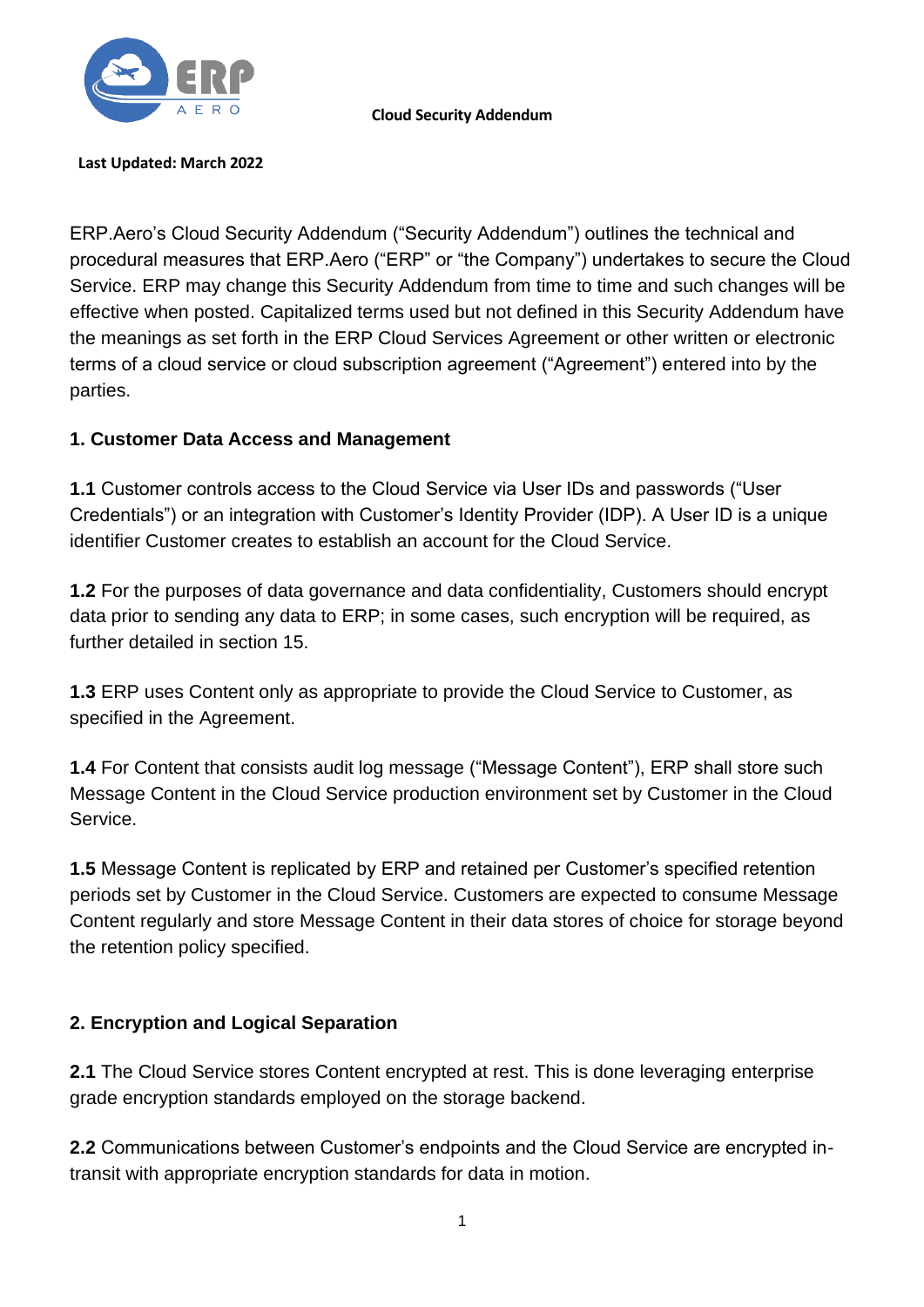**2.3** The Cloud Service includes logical separation of data between customers. If purchased, the Cloud Service may be hosted on Customer-specific, dedicated cloud resources. In all cases, ERP has implemented controls designed to prevent one customer from gaining unauthorized access to another customer's data.

## **3. ERP Service Infrastructure Access Management**

**3.1** Access to the systems and infrastructure that support the Cloud Service is restricted to individuals who require such access as part of their job responsibilities.

**3.2** Unique User IDs are assigned to such individuals as part of their hiring and onboarding process.

**3.3** The server password policy for the Cloud Service adheres to ERP password requirements and is in-line with industry recommendations.

**3.4** Access privileges of terminated ERP personnel are disabled promptly. Access privileges of persons transferring to jobs requiring reduced privileges are adjusted accordingly.

**3.5** ERP personnel access to the systems and infrastructure that support the Cloud Service is reviewed quarterly.

**3.6** Cloud provider firewall or firewall-equivalent controls have deny-all default policies and only enable appropriate network protocols for egress and ingress network traffic.

**3.7** Appropriate security measures are utilized for remote administration point of access to the Cloud Service production environment.

## **4. Risk Management**

**4.1** ERP maintains a risk management program based on industry guidance.

**4.2** ERP conducts risk assessments of various scope throughout the year, including self and third-party assessments and tests, automated scans, and manual reviews.

**4.3** Results of assessments, including formal reports as relevant, are reported to the head of the ERP Security Committee ("Security Committee"). The Security Committee meets biannually to review reports, to identify control deficiencies and material changes in the threat environment, and to make recommendations for new or improved controls and threat mitigation strategies to executive management.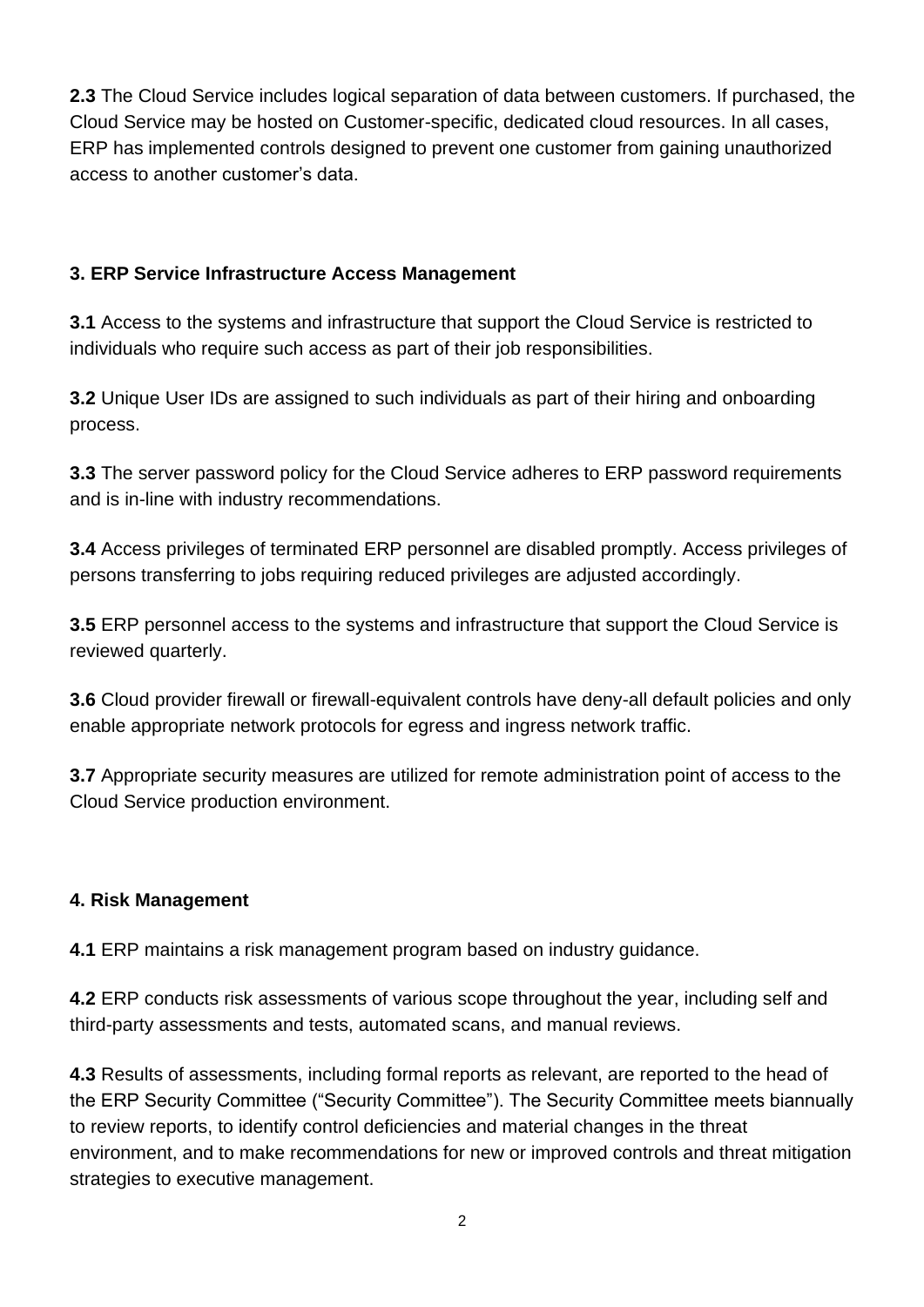**4.4** Changes to controls and threat mitigation strategies are evaluated and prioritized for implementation on a risk-adjusted basis.

**4.5** Threats are monitored through various means, including threat intelligence services, vendor notifications, and trusted public sources.

# **5. Vulnerability Management and Penetration Testing**

**5.1** Vulnerability mitigation is a part of every ERP engineer's responsibilities.

**5.2** The latest applicable patches and updates are applied promptly after becoming available and being tested in the Cloud Service's pre-production environments.

**5.3** Potential impacts of vulnerabilities are evaluated by ERP engineers.

**5.4** Vulnerabilities that trigger alerts and have published exploits are reported to Security leadership, which determines and supervises appropriate remediation action.

**5.5** Security Operations monitors or subscribes to trusted sources of vulnerability reports and threat intelligence.

**5.6** Penetration tests by independent third parties are conducted at least annually. Detailed results from external penetration tests are not distributed or shared with anyone other than ERP employees with a need to know. Redacted summaries are available with appropriate nondisclosure agreements in place.

## **6. Remote Access & Wireless Network**

**6.1** All access to the Cloud Service networks requires authentication through an encrypted connection such as SSH, MFA, using regular-rotated SSH keys, and never passwords.

**6.2** ERP corporate offices, including LAN and Wi-Fi networks in those offices, require successful authentication in addition to authentication to public cloud provider accounts for access.

**6.3** ERP maintains a policy of not storing Content processed by the Cloud Service on local desktops, laptops, mobile devices, shared drives, removable media, as well as on public facing systems that do not fall under the administrative control or compliance monitoring processes of ERP.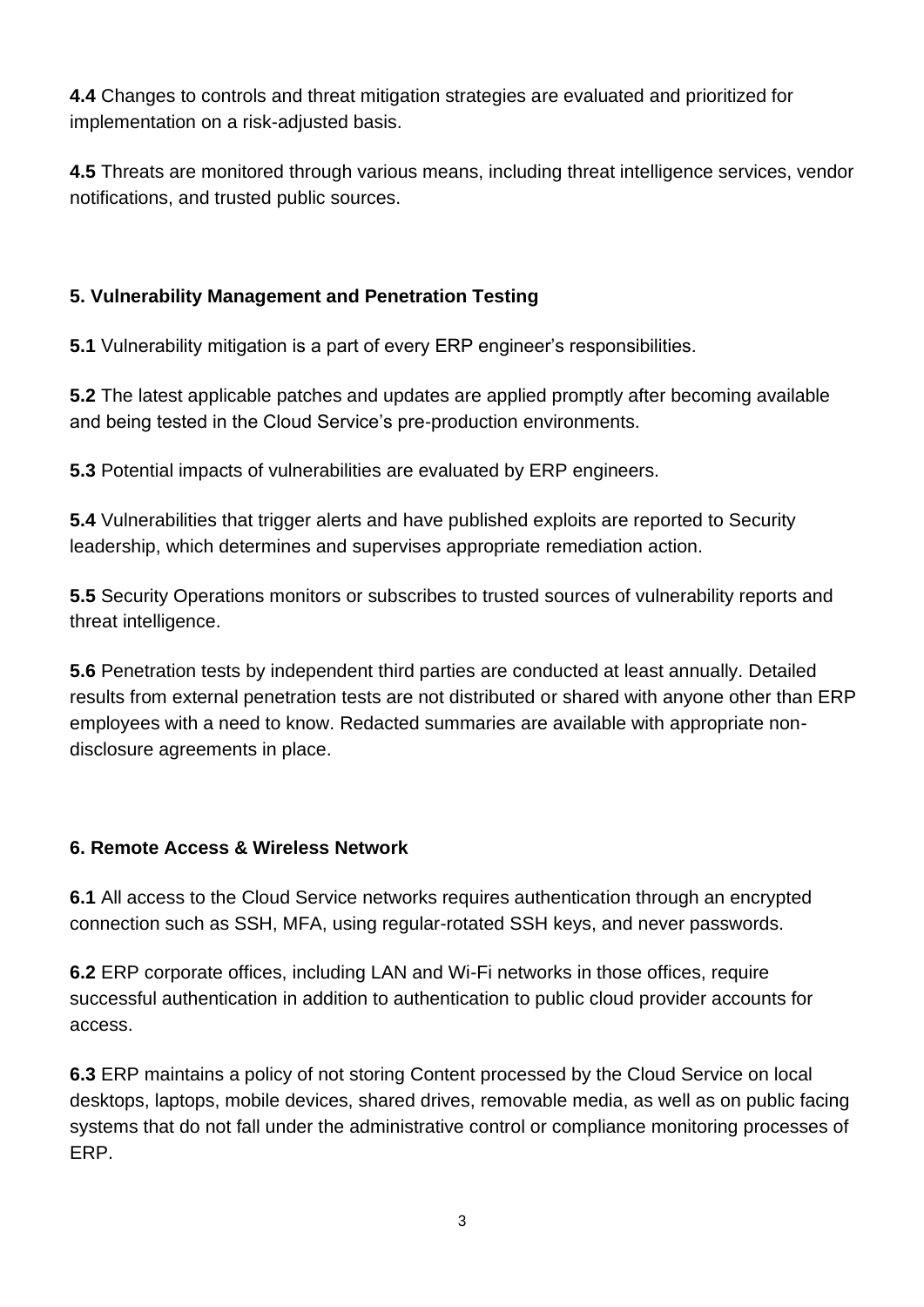#### **7. Cloud Service Location**

**7.1** ERP stores Message Content in the available AWS Cloud Service region(s).

## **8. System Event Logging**

**8.1** Monitoring tools and services are used to monitor systems including network, server events, availability events, resource utilization, and other security events of interest.

**8.2** ERP infrastructure security event logs are collected in a central system and stored using appropriate security measures designed to prevent tampering. Logs are stored for twelve months.

**8.3** ERP security events of interest are reviewed for malicious or inappropriate activity.

## **9. System Administration and Patch Management**

**9.1** For ERP-managed systems that access Content, ERP creates, implements, and maintains system administration procedures that meet or exceed industry standards, including without limitation, system hardening, system and device patching (operating system and applications), and proper installation of threat detection solution with daily signature updates.

**9.2** ERP's security team reviews US-CERT new vulnerabilities announcements weekly and assesses their impact to ERP based on ERP-defined risk criteria, including applicability and severity.

**9.3** Applicable US-CERT security updates rated as "high" or "critical" are addressed within thirty days of the patch release.

## **10. ERP Security Training and ERP Personnel**

**10.1** ERP maintains a security awareness program for ERP personnel, which provides initial education, ongoing awareness, and individual ERP personnel acknowledgment of intent to comply with ERP's corporate security policies. New hires complete initial training on security, sign a proprietary information agreement, and digitally sign the information security policy that covers key aspects of the ERP information security policy.

**10.2** All ERP personnel acknowledge they are responsible for reporting actual or suspected concerns, thefts, breaches, losses, and unauthorized disclosures of or access to Message Content.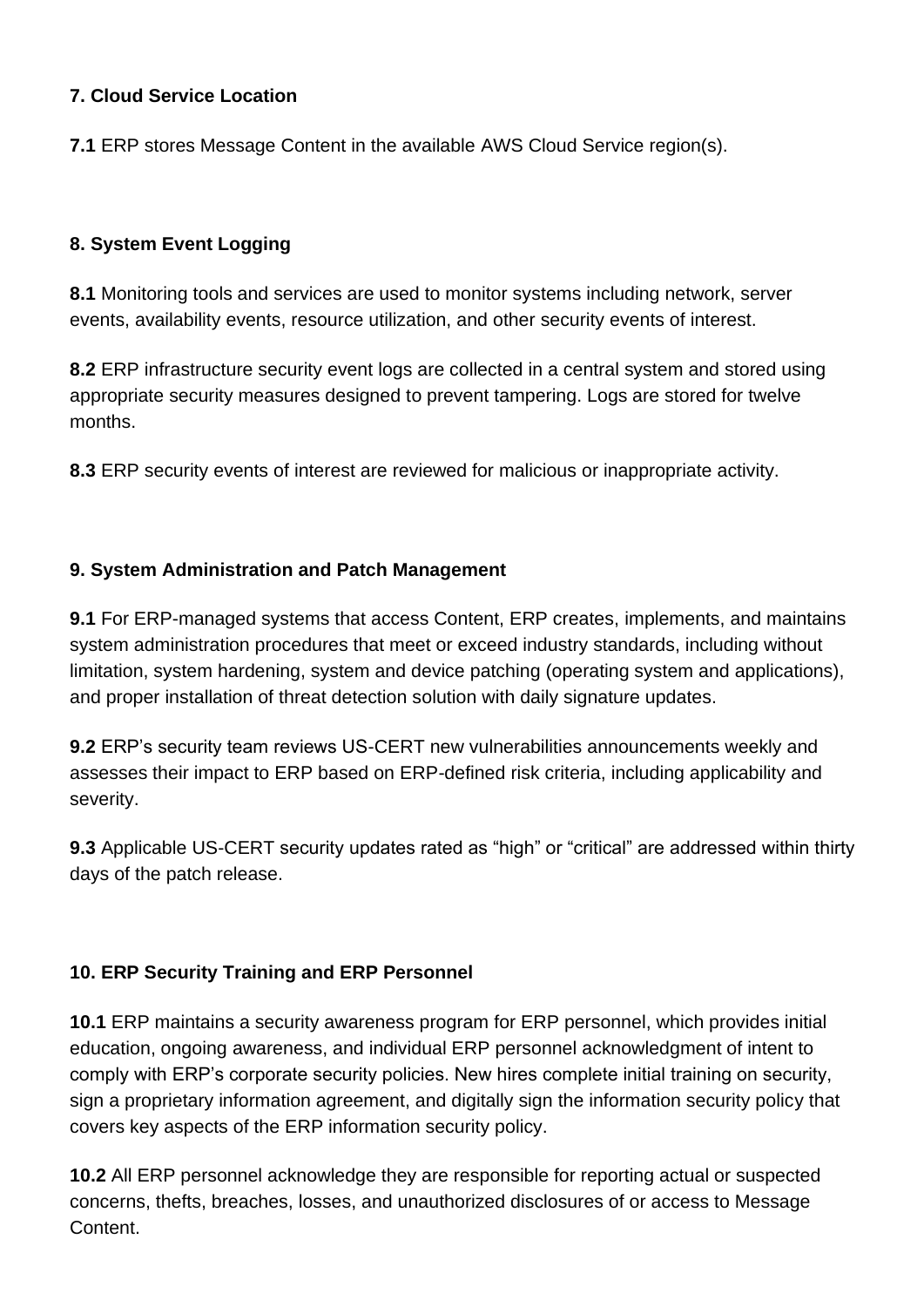**10.3** All ERP personnel are required to satisfactorily complete security training annually.

#### **11. Physical Security**

**11.1** The Cloud Service is hosted in AWS, GCP, and other public clouds. Therefore, all physical security controls are managed by the applicable public cloud provider. Annually, ERP reviews the applicable security and compliance reports of the public cloud providers it uses to ensure appropriate physical security controls, including:

**11.1.1** Visitor management including tracking and monitoring physical access;

**11.1.2** Physical access point to server locations are managed by electronic access control devices;

**11.1.3** Monitor and alarm response procedures;

**11.1.4** Use of CCTV cameras at facilities;

**11.1.5** Video capturing devices in data centers with ninety days of image retention;

**11.1.6** Environmental and power management controls; and

**11.1.7** Removal and destruction of physical media including drives.

#### **12. Notification of Security Breach**

**12.1** ERP will notify Customer in writing within seventy-two (72) hours of confirmed unauthorized access to Message Content ("Security Breach").

**12.2** Such notification will summarize the known details of the Security Breach and the status of ERP's investigation.

**12.3** ERP will take appropriate actions to contain, investigate, and mitigate any such Security Breach.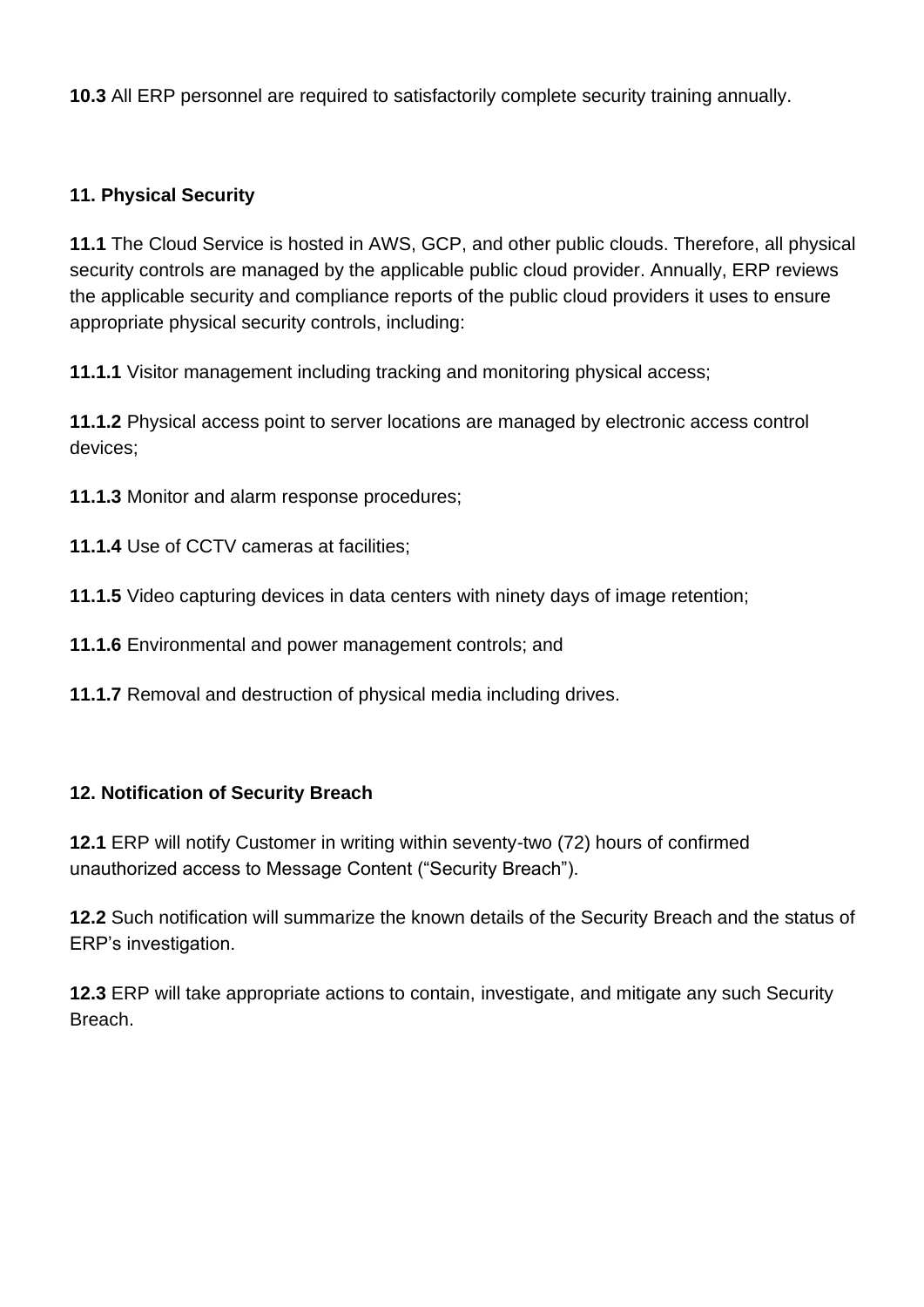## **13. Availability and Disaster Recovery**

**13.1** ERP maintains a Disaster Recovery Plan (DRP) for the Cloud Service. The DRP is tested annually.

**13.2** Disaster recovery strategies may cover recovery of authentication and authorization data comprising account, user information, and data being sent to and stored within the Cloud Service infrastructure. ERP's DRP covers Customer's account and user information. To cover data being sent to and stored within the Cloud Service infrastructure, Customer is responsible for ensuring that it implements a service level that corresponds with Customer's disaster recovery strategy.

Each of the cloud platform providers, such as AWS, Azure, and GCP, offers inbuilt disaster recovery solutions, which Customer is responsible for employing as part of Customer's disaster recovery strategy.

## **14. ERP Security Compliance, Certifications, and Third-party Attestations**

**14.1** ERP hires accredited third parties to perform audits and to attest to various compliance standards and certifications annually including:

**14.1.1** CSA Star Level 1 Attestation; and

**14.1.2** ISO 27001 Certification; and

**14.1.3** Payment Card Industry Data Security Standards ("PCI-DSS") – ERP can support PCI data that is message-level encrypted by Customer.

**14.2** ERP's Security page [\(https://www.erp.aero/compliance\)](https://www.erp.aero/compliance) provides more information about ERP's compliance certifications and a portal for requesting supporting documentation.

#### **15. Additional Customer Responsibilities**

**15.1** Customer is responsible for managing and securing User Credential(s) within the Cloud Service and for protecting its own resources used to send Content to the Cloud Service.

**15.2** Customer will immediately notify ERP if a User Credential has been compromised or if Customer suspects possible suspicious activities that could negatively impact the security of the Cloud Service or Customer's account.

without the express, prior written consent of ERP's Chief Information Security Officer. **15.3** Customer may not perform any security penetration tests or security assessment activities